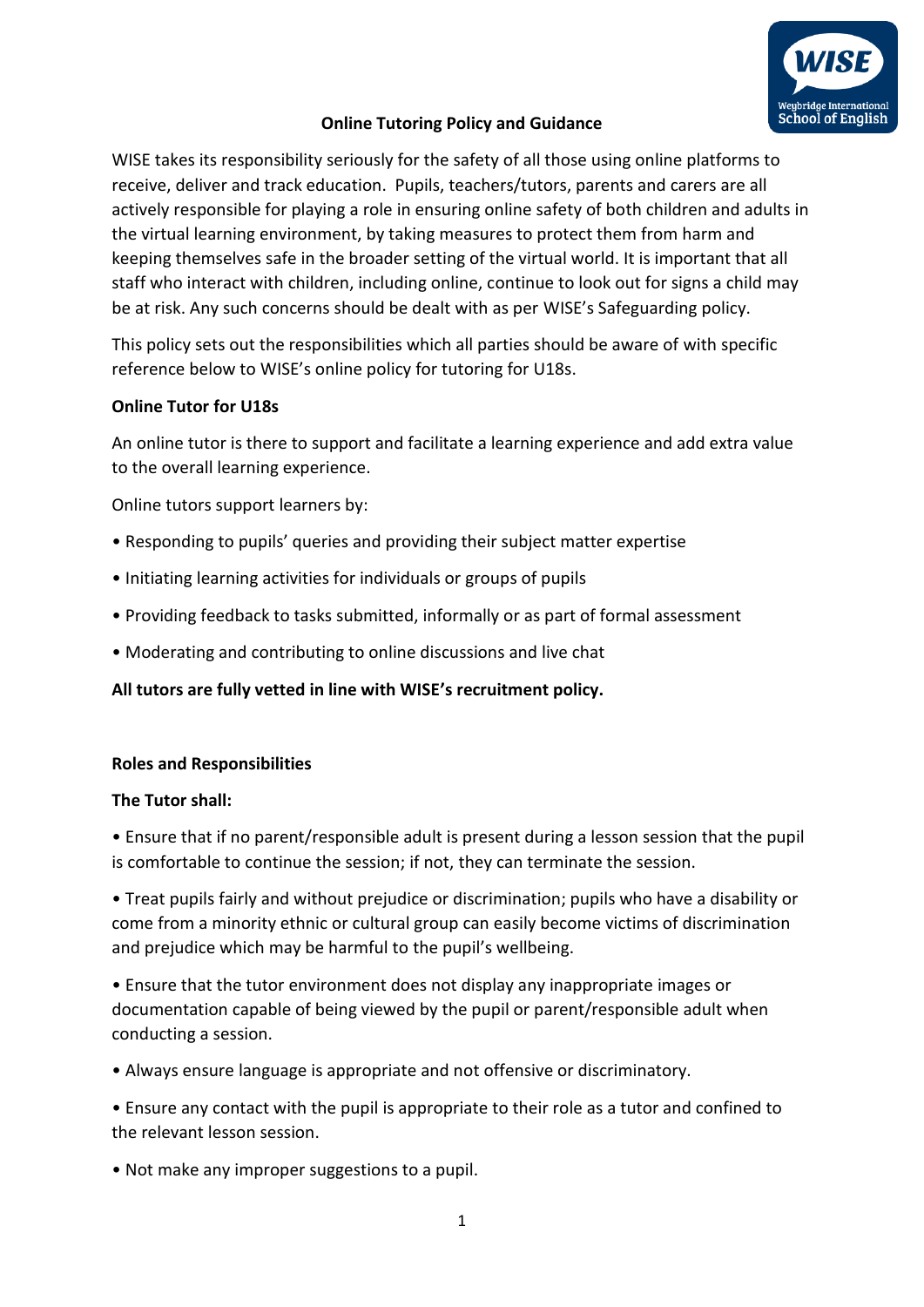• Not send personal or unsolicited communications via any means to the pupil or parent/responsible adult.

• Value and take pupils' contributions seriously.

• Continue to look out for signs a child may be at risk and report and such concerns appropriately.

• Report any emergency, dispute or incident with a pupil or parent/responsible adult to Liz Denham [\(liz.denham@weybridge-english.com\)](mailto:liz.denham@weybridge-english.com).

• Report any inappropriate behaviour or illegal activity identified within an lesson session by the pupil or third party, in accordance with WISE's Safeguarding policy.

• Be aware that the sessions are recorded and they are available for review by a pupil or parent/responsible adult.

## **The pupil shall:**

• Ensure that if no parent/responsible adult is present during a lesson session that they are comfortable to continue the session; if not, the session can be terminated.

• Treat the tutor with respect and fairness, and not subject them to abusive behaviour or language.

• Report any dispute or incident with a tutor to a parent/responsible adult as soon as possible.

• Report any inappropriate behaviour or illegal activity by a tutor within a session as soon as possible.

• Be aware that the sessions are recorded and they are available for review.

### **Parent/Responsible Adult**

Parent/responsible Adult shall:

• Ensure the pupil is fully aware of WISE's Child and Vulnerable adult Protection policy as well as their Safeguarding Policy.

• Ensure that if no parent/responsible adult is present during a lesson session that the pupil is comfortable to continue the session; if not, they can terminate the session.

• Always be responsible for the welfare of the pupil during the session.

• Continue to look out for signs a child may be at risk and report and such concerns appropriately.

• Always be responsible for the physical environment of the pupil during the session ensuring it is safe and appropriate.